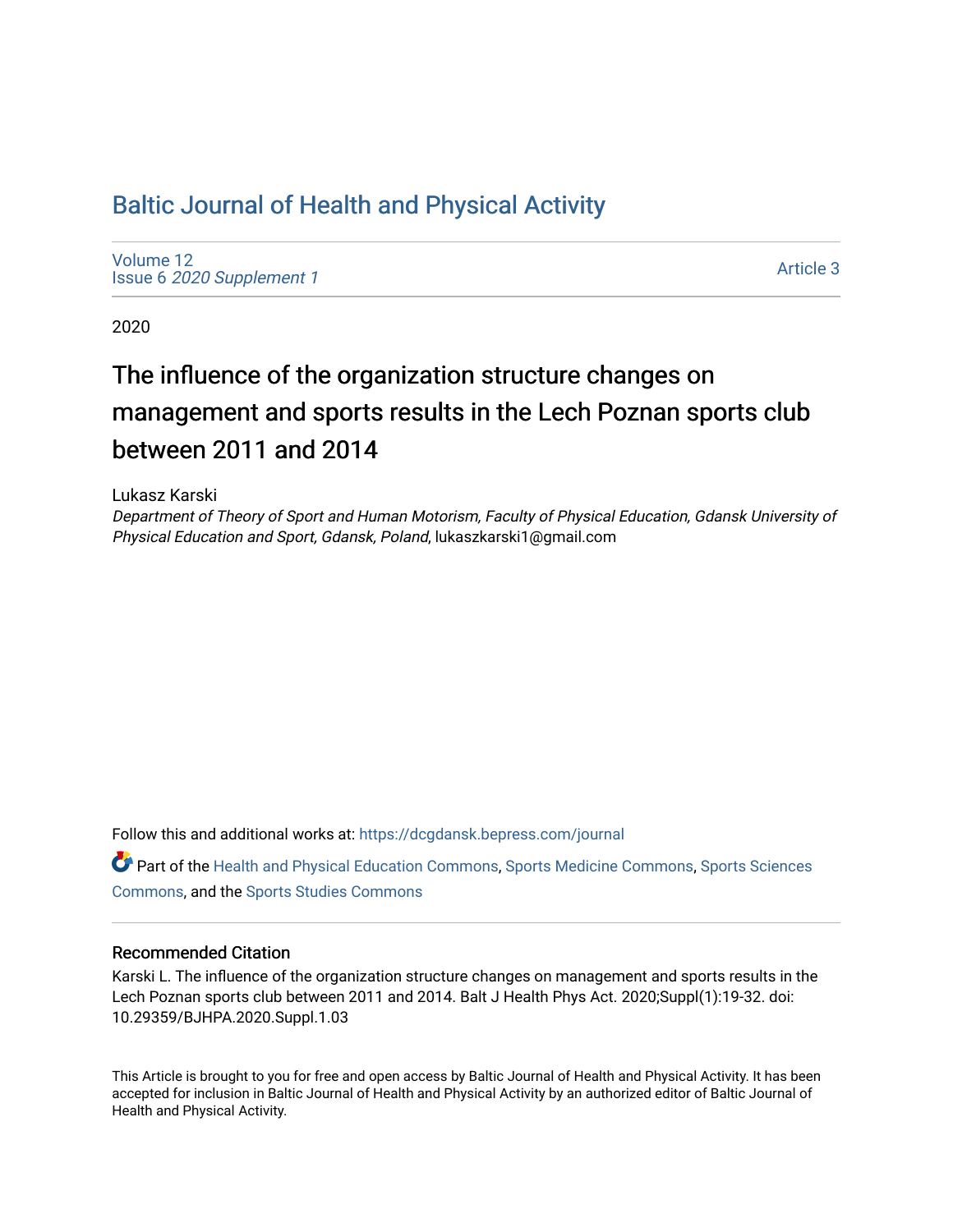## **The influence of the organization structure changes on management and sports results in the Lech Poznan sports club between 2011 and 2014**

#### **Łukasz Karski**

Department of Theory of Sport and Human Motorism, Faculty of Physical Education, Gdansk University of Physical Education and Sport, Gdansk, Poland

| abstract                      |                                                                                                                                                                                                                                                                                                                                                                                                                                                                                                                                                                                                                                                                                                                                                                                                                                                               |
|-------------------------------|---------------------------------------------------------------------------------------------------------------------------------------------------------------------------------------------------------------------------------------------------------------------------------------------------------------------------------------------------------------------------------------------------------------------------------------------------------------------------------------------------------------------------------------------------------------------------------------------------------------------------------------------------------------------------------------------------------------------------------------------------------------------------------------------------------------------------------------------------------------|
| <b>Background:</b>            | The increase in the competitiveness on the sports market forces elaboration of the proper organization<br>structure in sports clubs. In 2011 Lech Poznan Club found itself in a situation which was inadequate to<br>its ambition. The aim of this work is to present the influence of the implemented organization structure<br>changes on the process of club management.                                                                                                                                                                                                                                                                                                                                                                                                                                                                                   |
| <b>Material and methods:</b>  | The subject of the research was the Lech Poznan club and its organization structure between 2011 and<br>2014. The applied research methods were the interview and the survey questionnaire.                                                                                                                                                                                                                                                                                                                                                                                                                                                                                                                                                                                                                                                                   |
| <b>Results:</b>               | The introduction and the strategy realization, as well as the clear distribution of tasks were visible in the<br>process of the changes in the organization structures. The success of those actions may be verified on the<br>basis of the results of the end of season 2014/15.                                                                                                                                                                                                                                                                                                                                                                                                                                                                                                                                                                             |
| <b>Conclusions:</b>           | The conducted research shows that the Lech Poznan football club experienced transformation between<br>2011 and 2014. This transformation was adequate to the current trends of the sports club management,<br>and it has permitted the club to win the Polish football championship.                                                                                                                                                                                                                                                                                                                                                                                                                                                                                                                                                                          |
| Key words:                    | management, organization structure, professionalization of sport, sports club.                                                                                                                                                                                                                                                                                                                                                                                                                                                                                                                                                                                                                                                                                                                                                                                |
| article details               |                                                                                                                                                                                                                                                                                                                                                                                                                                                                                                                                                                                                                                                                                                                                                                                                                                                               |
| Article statistics:           | Word count: 4,167; Tables: 1; Figures: 17; References: 14<br>Received: January 2020; Accepted: May 2020; Published: December 2020                                                                                                                                                                                                                                                                                                                                                                                                                                                                                                                                                                                                                                                                                                                             |
|                               | Full-text PDF: http://www.balticsportscience.com                                                                                                                                                                                                                                                                                                                                                                                                                                                                                                                                                                                                                                                                                                                                                                                                              |
| Copyright                     | © Gdansk University of Physical Education and Sport, Poland                                                                                                                                                                                                                                                                                                                                                                                                                                                                                                                                                                                                                                                                                                                                                                                                   |
| Indexation:                   | Celdes, Clarivate Analytics Emerging Sources Citation Index (ESCI), CNKI Scholar (China National Knowledge<br>Infrastructure), CNPIEC, De Gruyter - IBR (International Bibliography of Reviews of Scholarly Literature in<br>the Humanities and Social Sciences), De Gruyter - IBZ (International Bibliography of Periodical Literature<br>in the Humanities and Social Sciences), DOAJ, EBSCO - Central & Eastern European Academic Source, EBSCO<br>- SPORTDiscus, EBSCO Discovery Service, Google Scholar, Index Copernicus, J-Gate, Naviga (Softweco, Primo<br>Central (ExLibris), ProQuest - Family Health, ProQuest - Health & Medical Complete, ProQuest - Illustrata: Health<br>Sciences, ProQuest - Nursing & Allied Health Source, Summon (Serials Solutions/ProQuest, TDOne (TDNet), Ulrich's<br>Periodicals Directory/ulrichsweb, WorldCat (OCLC) |
| <b>Fundina:</b>               | This research received no specific grant from any funding agency in the public, commercial, or not-for-profit sectors.                                                                                                                                                                                                                                                                                                                                                                                                                                                                                                                                                                                                                                                                                                                                        |
| <b>Conflict of interests:</b> | Author has declared that no competing interest exists.                                                                                                                                                                                                                                                                                                                                                                                                                                                                                                                                                                                                                                                                                                                                                                                                        |
| Corresponding author:         | Łukasz Karski, Gdansk University of Physical Education and Sport - Sport and Tourism Management; Kazimierza<br>Górskiego 1 80-336 Gdańsk Gdansk 80-336, Poland; e-mail: lukaszkarski1@gmail.com                                                                                                                                                                                                                                                                                                                                                                                                                                                                                                                                                                                                                                                               |
| <b>Open Access License:</b>   | This is an open access article distributed under the terms of the Creative Commons Attribution-Non-Commercial-No-<br>Derivatives 4.0 International (https://creativecommons.org/licenses/by-nc-nd/4.0/), which permits use, distribution<br>and reproduction in any medium, provided the original work is properly cited, the use is non-commercial and is<br>otherwise in compliance with the license.                                                                                                                                                                                                                                                                                                                                                                                                                                                       |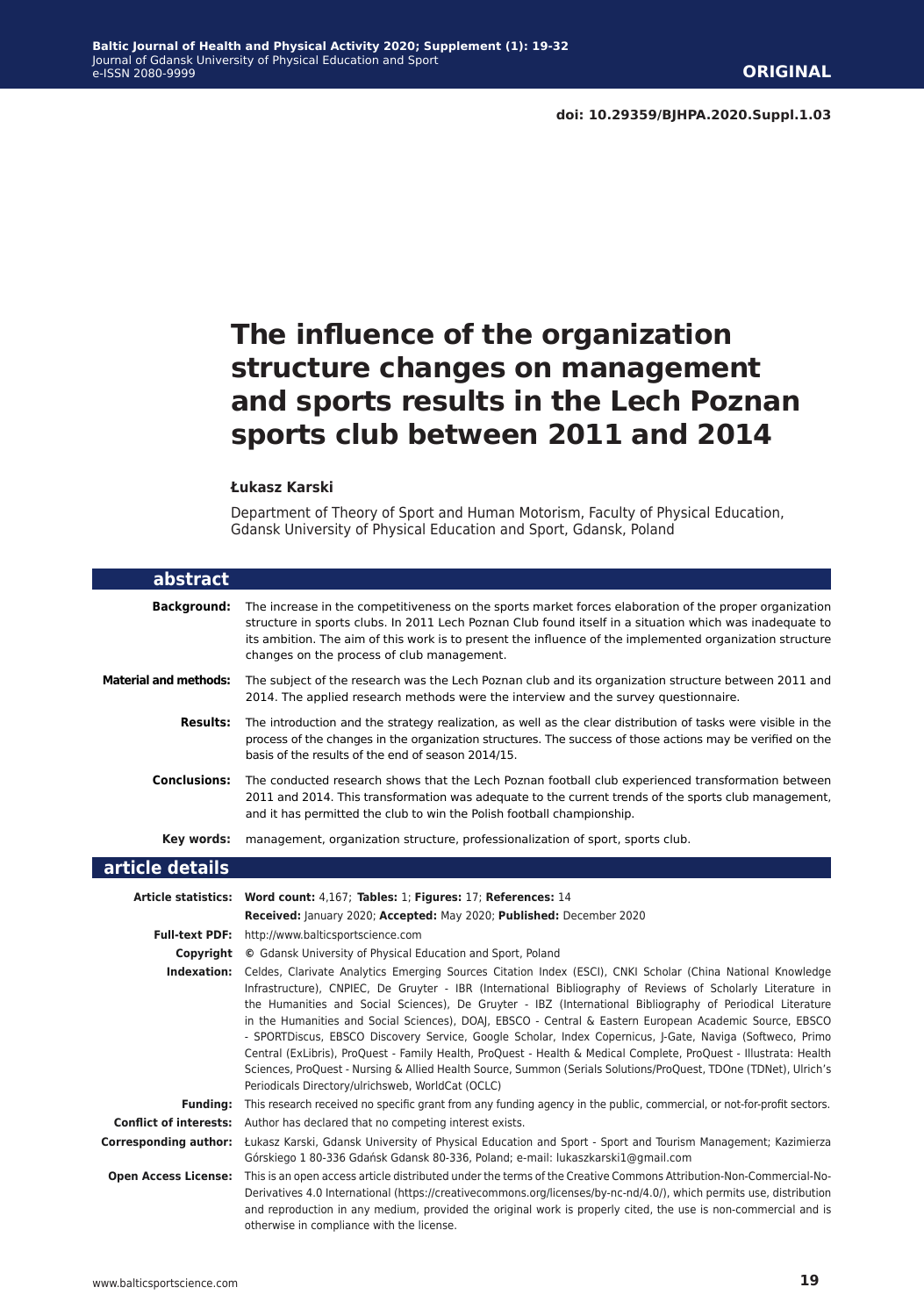### **introduction**

The changes which we can observe in football clubs of the highest level are the examples of the changes which are going to be visible in professional sport in the nearest future.

In the most popular disciplines, the process of professionalization and unification of the sports clubs functions can be observed for many years now. Nowadays, sport organizations operate under the market conditions; however, not every manager has the proper knowledge and experience to meet the challenge of "sport managing after 1989" [1]. Professional football in Europe has changed dramatically in the last two decades or so, largely due to the escalation of media rights deals. Many professional football clubs are now complex businesses, intrinsically concerned with financial matters [2, 3].

Club success in sports is a relative term. While some teams always try to win the league, others are happy with just staying in the competition. Before every season starts, sport experts analyze potential overachievers and underachievers, based on money spent, team's experience, and other quantitative and qualitative perceptions [4]. The clubs which have built their strong brands on the global sport market consider the ability of the expansion into the new sport market segments as their success. The football teams brand is part of the broader trend to market spaces [5]. Today sport is increasingly treated as merchandise and profitable investment. Contemporary sport contributes to the so called Lisbon goals realization, which consist of the acceleration of both the economic growth and the creation of new working places in the macroeconomic dimension, which is a kind of a tool for local and regional development [6].

Sport management is a compilation of the abilities connected to the expenses of planning, organizing, commissioning, controlling, leading and the rating in the context of the organization or its section, whose main product is connected to the sports market.

Professional football clubs (PFC) face a multitude of daily operations. They are involved in retailing, match day and ticketing activities, supply and distribution of players, branding leisurewear or first team kits sold through various channels, to name a few. To maintain profitability, expand into new markets, increase the value of the club, maximize media exposure, etc., its management has to address a lot of sport and non-sport challenges that engage with not one but a variety of supply chains [7].

The top management unit of football requires professional teams to continually improve the management standard, achieve organizational levels that will increase economic and financial opportunities, bring more discipline and rationality to football accounting, and achieve effective management and organizational skills through income generated by football. These demands from UEFA bring a systematic approach to organizing the existing sports facilities in the framework of today's business principles where information systems of different qualities in organizations are classified according to the organizational structure or the administrative level, functions, operations or activities, decision support, architectural structure, support areas [8, 9].

Organizational theorists have usually seen sports as an interesting field in which to illustrate organizational phenomena. This topic has been commonly discussed in the context of wider organizational studies, mainly related to organizational change, organizational performance and the structural configuration of organizations [10]. The sport club organization structure should reflect the structure of a producing company (division into the production and the functional departments). This commonly occurs in the sport and business departments in the organization's structure of professional sports clubs [11].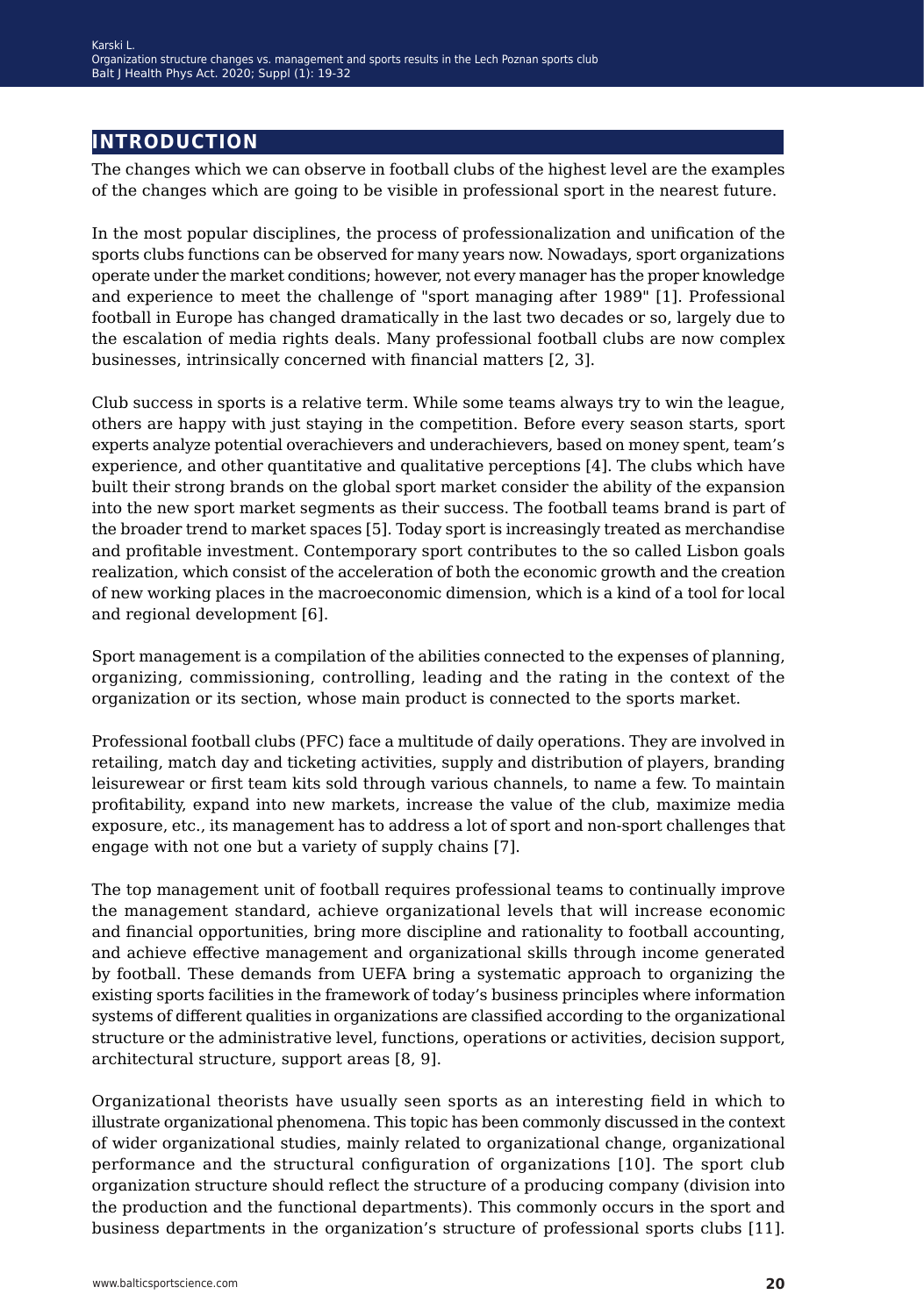The importance of the individual and, most of all, those two-division departments in a sports club or another sport organization, including a sport association, depends on the orientation of the organization and its conditions. If the market circumstances have no influence on its functioning, a company (club) mainly focuses on the producing activity, and the functional division plays the service (technical) role. Then the financial department begins to implement a proper financial strategy, and the marketing activities and public relations become important, which arrange the relations with the sport clubs surroundings. Multi-faceted and complex institutional structures of professional sport require from the managers identification of the potential treats in relations with the surroundings of economy, politics and culture in the macro scale. Its proper definition permits arranging the processes, taking place in the sports club, and after the analysis, helps to prepare the accurate organizational structure.

The goal of this research is to present the process of the transformation in a sports club, mainly in its organizational structure and the tasks carried out by the key subjects, based on the example of men's football club. Another goal of this research is to identify the influence of the changes made in the particular divisions on the process of managing the club. The following research questions were posed:

- 1. What changes took place in the organization structure of the Lech Poznan club between 2011 and 2014?
- 2. What was the influence of the changes in the organizational structure in the club on the process of managing the club and its sports results?

## **material and methods**

The subject of the research was the Lech Poznan club, specifically its organizational structure (2011–2014). The implemented research methods were an interview and a survey questionnaire. The material was collected in the spring of 2016 during conversations with the many years' employees and fans of the Lech Poznan club.

In the first part of the research, interviews with 10 present or past employees of the club (mainly in managerial positions) were conducted. The analyzed motives were the quantity of workers employed in particular permanent positions and the tasks of the chosen subjects.

The following were noted:

- analysis of strengths and weaknesses of the club in the aspect of competitiveness growth;
- identification of the factors which promote growth of competitiveness as a result of the internal conditions of functioning;
- identification of the barriers in the aspect of the competitiveness growth as a result of the external conditions (economic barriers, existing solution habits, methods of communication or the management procedures).

In the second part of the research, a survey was used to find opinions of 6 present club employees and 252 fans about the transformations which took place between 2011 and 2014.

#### **results**

After the 2010/11 season, the owner of the club Lech Poznan carried out a thorough analysis and, in spite of the permanent criticism from the club fans, he did not decide to proceed with a significant sale of the team players. Having the experience of managing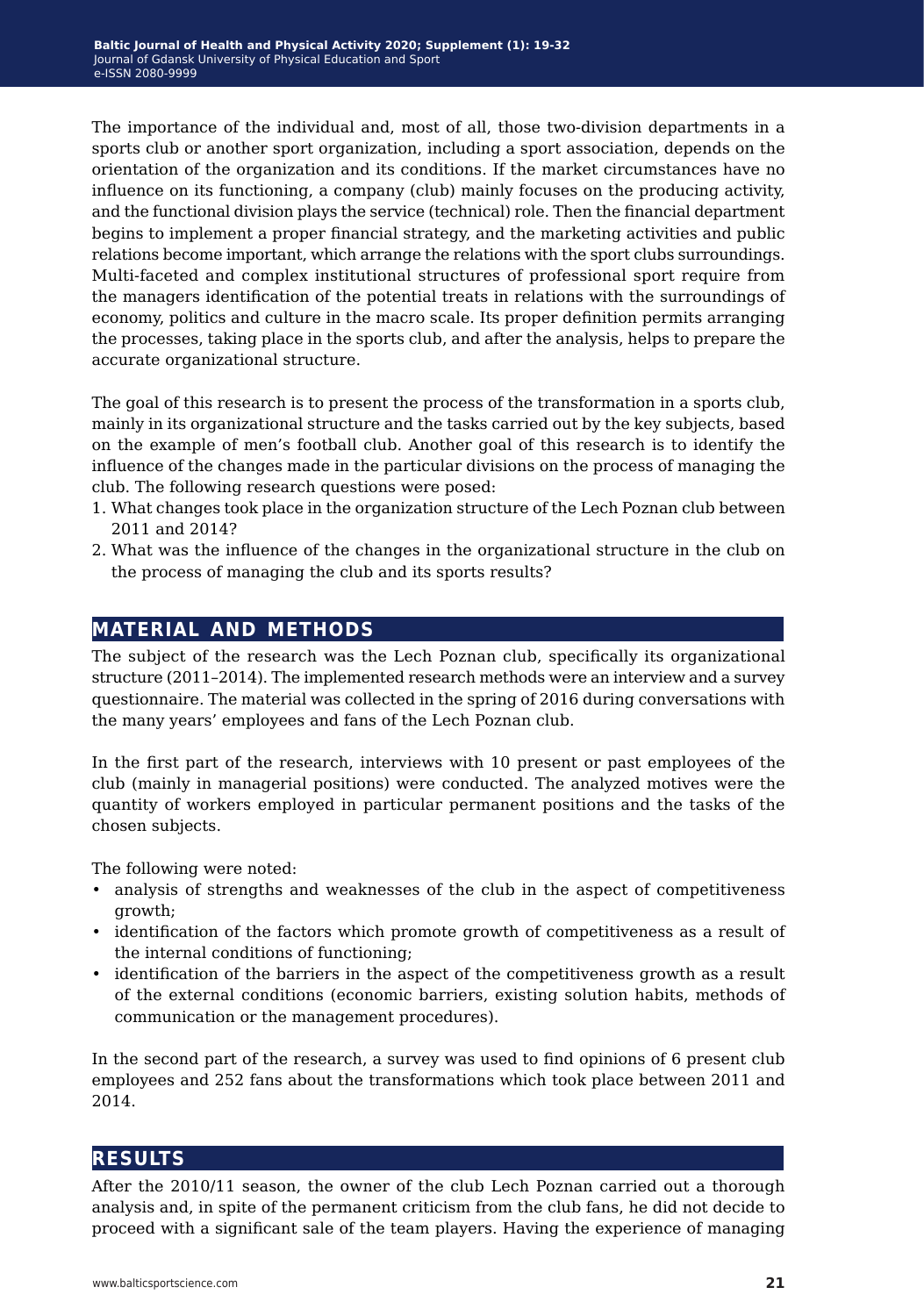a large company, he decided to implement a business model in the club. He chose to change the organization structure in order to make it adequate to the management model carried out in the leading European clubs. The structure of the Lech Poznan club in 2011 demanded immediate changes and order. It is shown in Fig. 1.



In 2011, the first – as well as the most important change took place in the Lech structure. A meeting of the management of the club with the owners was organized. At this meeting a plan was presented that specified the stages of overcoming the crisis. The presented plan was not approved by the management, as a result of which the current president was replaced by a new one – Karol Klimczak. The club had the following main tasks to perform in the next few years: arranging the budget, implementing supervision over marketing and sales departments, building the relations between the particular divisions, creating the merchandise department.

Moreover, Piotr Rutkowski, a Maastricht University graduate, currently responsible for scouting, entered the managing board. He was responsible for the general matters connected with sport, and he took over the especially created for him position of the vicepresident of sport matters. The other newly created key position which has to be taken under consideration in the organization structure was the management's consultant of sport matters.

Afterwards, a decision was made to modify the lower levels of the club organization structure. The first department which underwent serious changes was the marketing division. The club was aware that without the proper promotion even the best product cannot be sold. The marketing department of the Lech Poznan club in the 2011 is presented in Fig. 2.



Fig. 2. Marketing department structure in 2011

At the beginning of 2012, the management decided to employ a new marketing director, who after a profound analysis, chose to terminate cooperation with the external company Kiwi Group. The new marketing director wanted to carry on with the marketing activities by the club and to plan them precisely, with the specified tasks to be fulfilled by everyone. One of the first decisions was to employ a person responsible for internet marketing and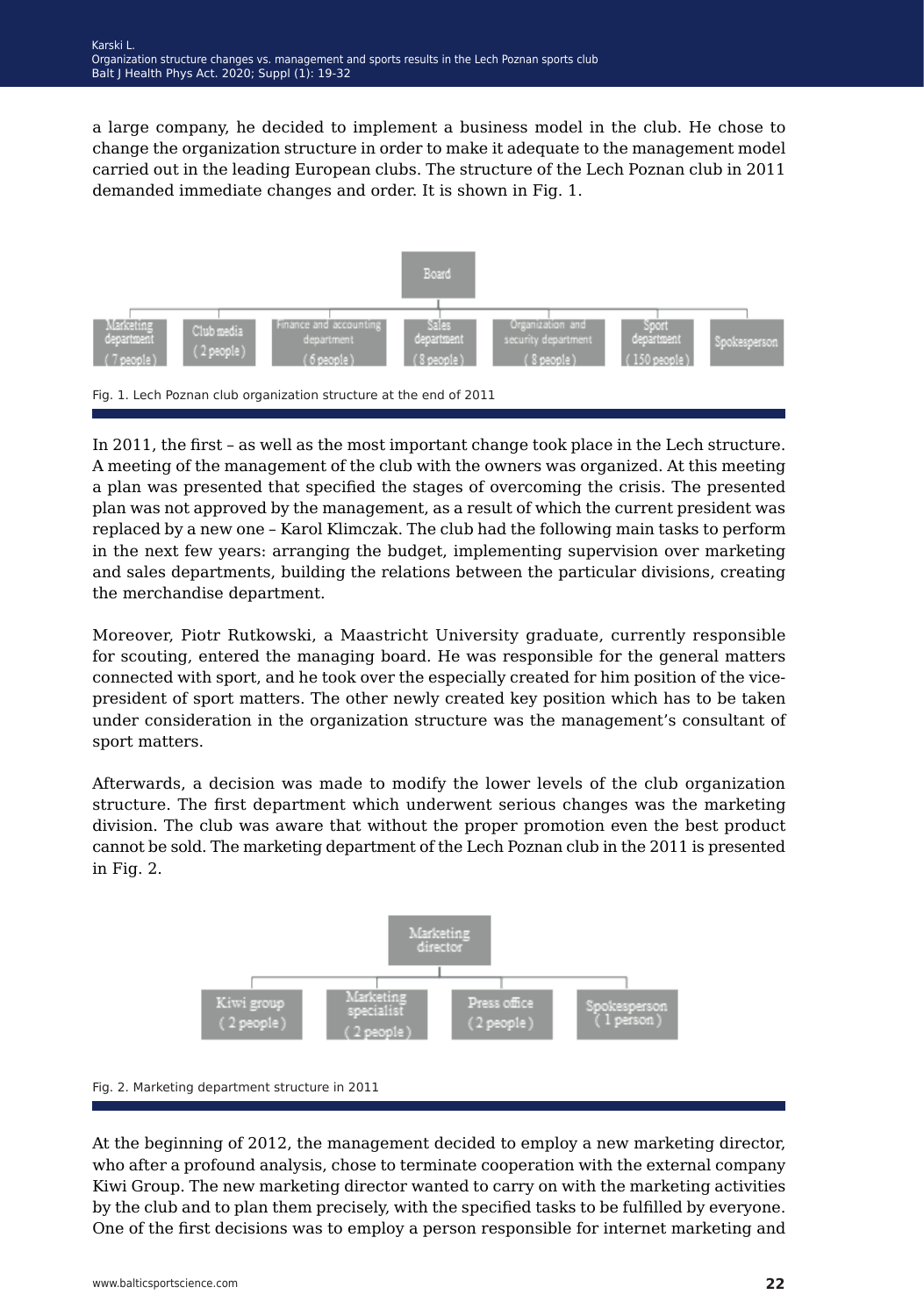social media. The club media were included in the department were which consisted of 4 employees from this moment (and not two, as it was before). Their task was to arouse interest among the club fans and to create materials about all the club events. From this moment the Lech club was to be upfront and striving for dialogue with the fans. In 2014 the marketing department structure increased by 6 people, as presented in Fig. 3.



During that time a new communication department (6 employees) was created, whose task was to cooperate directly with the marketing department. The press office and the spokesperson were included in the newly created communication department.

The financial and bookkeeping department was the crucial unit of the Lech structure. The essential change implemented since 2012 was to strengthen the department manager in the club structures, as he had become a financial director from that moment. The personal squad was increased by two people and after the carried out changes, the tasks of the accounting area remained the same.

The tasks connected to the widely considered controlling and reporting areas were carried out in a totally different way. To be precise, its subject was to implement the reporting obligations by the PZPN and UEFA (financial fair play) as well as the pressure reflected on the business effectiveness by the owner of the club. The transformations of the organization structure made it possible to achieve the goals.

Key changes took place in the analyzed period in the sales department. Near the end of 2011 it consisted of only three main departments: sales, sponsoring and the B2C sales. In September 2011 an agreement between Poznan City–POSiR and the Marcelin Management consortium was signed. According to this agreement, the consortium became the City Stadium Operator, and Lech achieved the possibility of organizing events and a chance for renting commercial rooms and halls to the external companies.

The hospitality department of the Lech Poznan club was one of the first among football clubs in Poland, and still today the Ekstraklasa clubs take example of its organizational structure. It is the evidence of the progress of the club management model and the longterm vision of the new club authorities. In order to use the potential of the stadium even more and to increase sales of the club offer, the stadium sightseeing tours and ice rink attractions were implemented.

What can be hailed as the unquestionable success is the acquisition of the sponsor of Lech's stadium. In June 2013 Inea, a telecommunication company, became one, and since then the stadium has been named the Inea Stadium. In addition, the agreement involved,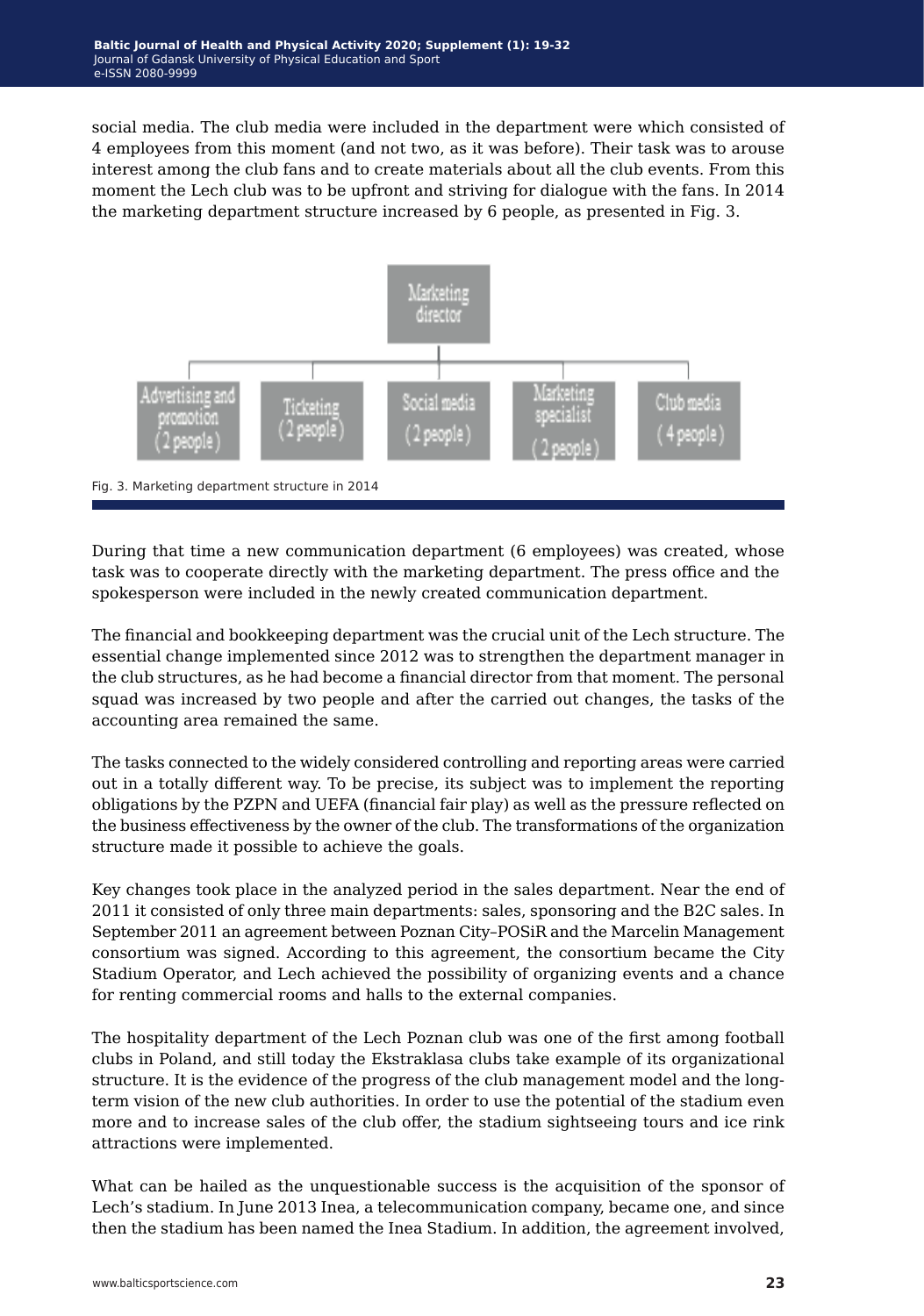among others, displaying the Inea logo in the stadium, marketing activities connected with this sponsorship and realization of additional mutual projects. The agreement was signed for 5 years, and its financial value remained confidential. Unofficial sources mention the amount of PLN 3.5m annually.

Simultaneously, the Club Board Management stated that the concluded contract with the city in 2011 had been generating too high costs, and they started to renegotiate it. The talks concluded with the signing of an agreement in June 2013. Since then, Lech Poznan has paid the rent of PLN 600 thousand per annum to the city, not PLN 3.1 million as previously. The above undertaking allowed spending the saved money on other purposes.

Within the implemented changes, there was also a decision to revolutionize the sales department. This change, as well as all the others, was well planned and preceded by specific research of the football market in Poland. A person with the experience of managing e-shop and visual merchandise was introduced. Therefore, professional structure was created which brought measurable financial profits.

Finally, after the whole process of the transformation the club structure almost doubled. The opening of the Academy in Wronki had a great influence on the numbers. The most important, however, was the quality change which took place in the club. The final organizational structure at the end of 2014 looked as follows.



Since 2012 the top-level staff was obliged to present plans for the future. In the next stage, the plans were brought into discussion and profoundly analyzed. The club is a company based on the model of partnership; therefore, in 2013, a decision was made to implement a development strategy. The goals set in the strategy were not only to maintain the current position in Poland as well as in Europe, but also the constant development presented in the club's mission and vision. The general club strategy was based on a frequent growth of mainly two aspects, working in a strict symbiosis:

- sports department (sport result),
- marketing and sales department (financial result).

The SWOT analysis of the changes in the organizational structure is presented in Table 1.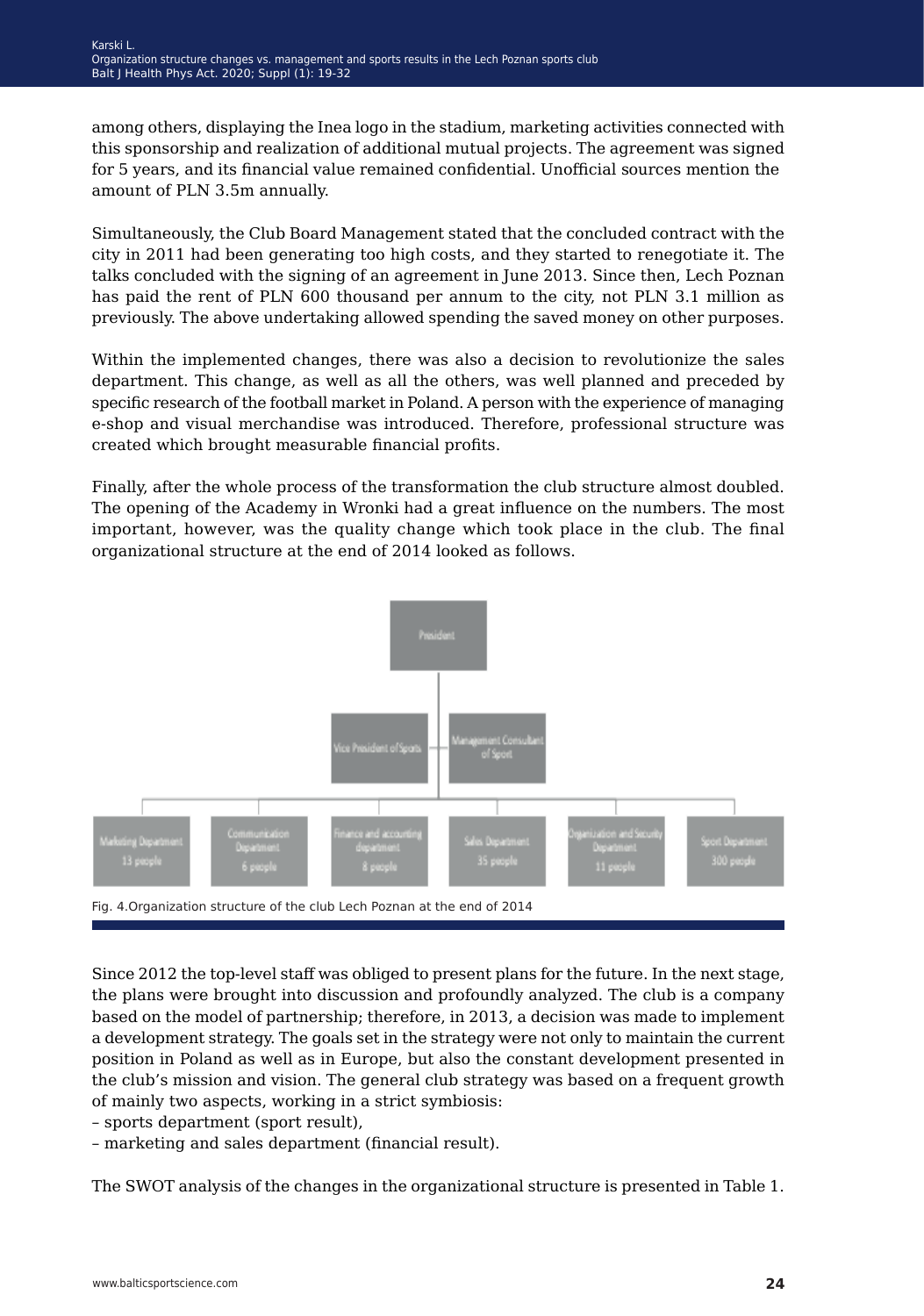| <b>STRENGHTS</b>                                                                                                                                                                                                                                                                                                                                                                                                                                                                                                | <b>WFAKNESSES</b>                                                                                                                                                                                                                                                                                             |
|-----------------------------------------------------------------------------------------------------------------------------------------------------------------------------------------------------------------------------------------------------------------------------------------------------------------------------------------------------------------------------------------------------------------------------------------------------------------------------------------------------------------|---------------------------------------------------------------------------------------------------------------------------------------------------------------------------------------------------------------------------------------------------------------------------------------------------------------|
| - high qualifications of the employed staff,<br>- personnel with business acumen,<br>- high quality of services provided by the new staff,<br>- above average well-organized functioning of the club,<br>- good cooperation and relations between all<br>departments,<br>- the optimized costs of the club's operation,<br>- advanced IT solutions,<br>- the signing of a contract with the titular sponsor of the<br>stadium.                                                                                  | - high rotation of staff,<br>- entering completely new areas of operation,<br>- small financial resources collected in the past.                                                                                                                                                                              |
| <b>OPPORTUNITIES</b>                                                                                                                                                                                                                                                                                                                                                                                                                                                                                            | <b>THREATS</b>                                                                                                                                                                                                                                                                                                |
| - well thought-over and planned vision of the club,<br>- innovative concept regarding marketing and sales,<br>- progress in the relationship with the city authorities,<br>- innovative actions to attract fans to the stadium,<br>- impact of the structural changes on the sports results,<br>- introducing new products on the market,<br>- variety and range of offered products,<br>- possibility of acquiring new partners and sponsors<br>thanks to new staff,<br>- possibility of managing the stadium. | - uncertainty after the organizational changes in the<br>club,<br>- likelihood of highly qualified personnel leaving for the<br>competition,<br>- higher internal costs of employed staff,<br>- no quarantee that the changes in the organizational<br>structure are to impact the sports results positively. |

Table 1. The SWOT analysis of the changes in the organizational structure of the club Lech Poznan

After implementing the changes, season 2014/15 belonged to Lech in all aspects, and finally the club won the desired Polish championship. In the next season, 2015–2016, the club managed to be promoted to the group stage of the European League in which eventually it won the 3rd place scoring 5 points. Another achievement was winning with the Italian AFC Florentina, 2:1, while playing away. The club from Poznan won the financial classification (despite the lower income of the club by nearly a half compared to Legia Warsaw) and the sport effectiveness. They gave way to their rival from Warsaw only in the field of marketing and media. Winning the title of the Poland's Champion and carrying out the changes resulted in the growth of the clubs quality on the market. The income height (with the transfers included) and the current liquidity ratio of the club significantly increased in comparison with 2011 and 2014.

For the first time in three years Lech overtook Legia in the financial rank of the Ekstraklasa. The club's income with the transfers included, reached PLN 65.6 million, and the revenue was higher by nearly PLN 15 mln in comparison to 2011 (Fig. 5).



At the same time, the club reached the highest revenue from transfers in season 2014–15 from all the clubs of the Polish Ekstraklasa and overtook the second in the table Legia Warsaw by more than PLN 7 mln (Fig. 6).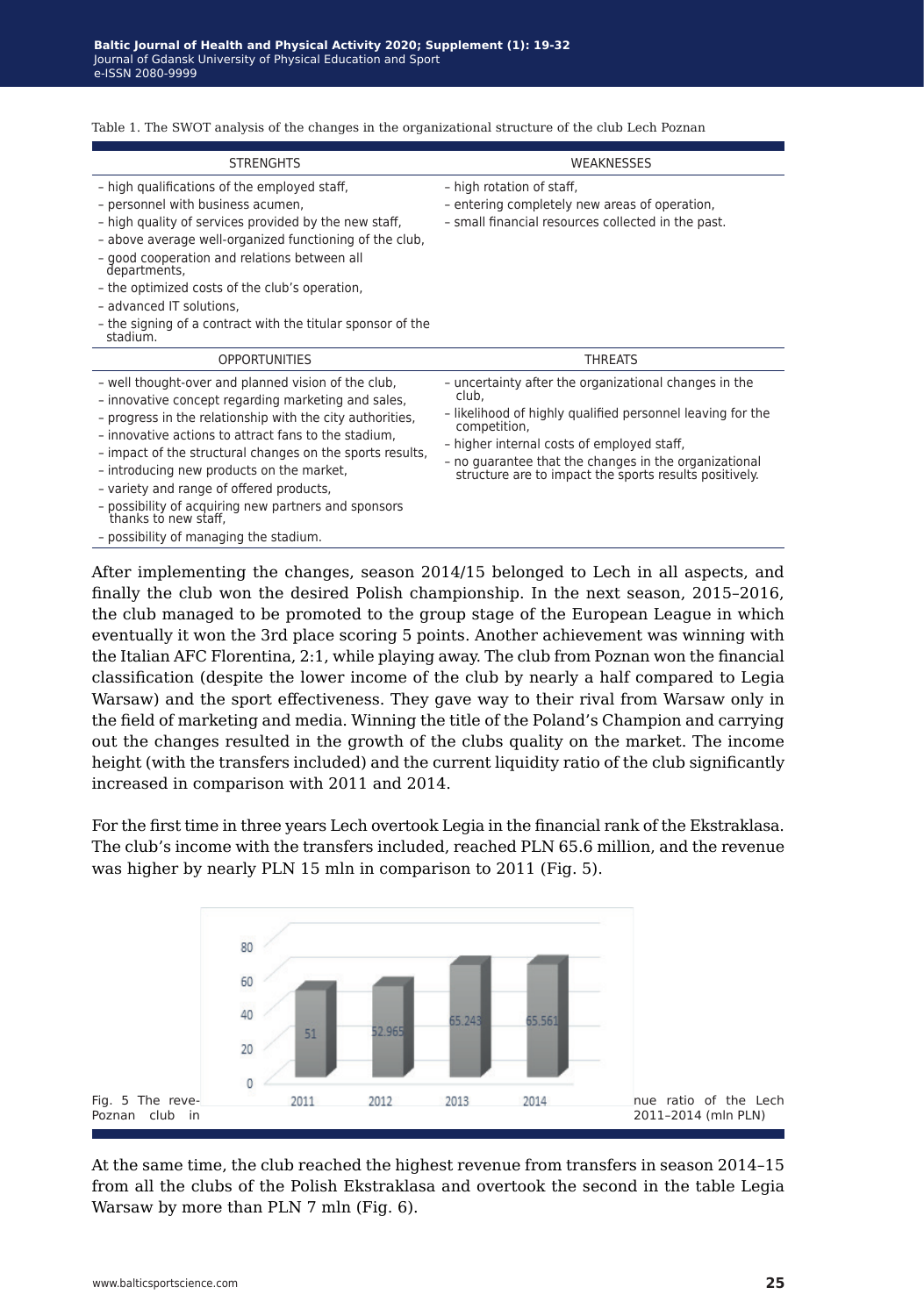

Fig.6. The highest revenues from transfers of the Polish Extraklasa clubs in season 2014–15 (mln PLN)

It is worth pointing out that, besides the high revenues, Lech simultaneously recorded a significant increase in the financial liquidity comparing to 2011 (Fig. 7).



The fans attendance in season 2014–15 contributed to the sports success. Lech gathered the largest total audience of all Ekstraklasa clubs (Fig. 8).



The attendance result was obtained thanks to the development of a special fix program by the club, whose aim was to attract fans to the stadium. From 2011 the following marketing campaigns were run:

- let's reach outside the stadium,
- regain credibility,
- the old and the new,
- image reconstruction,
- we listen and respond.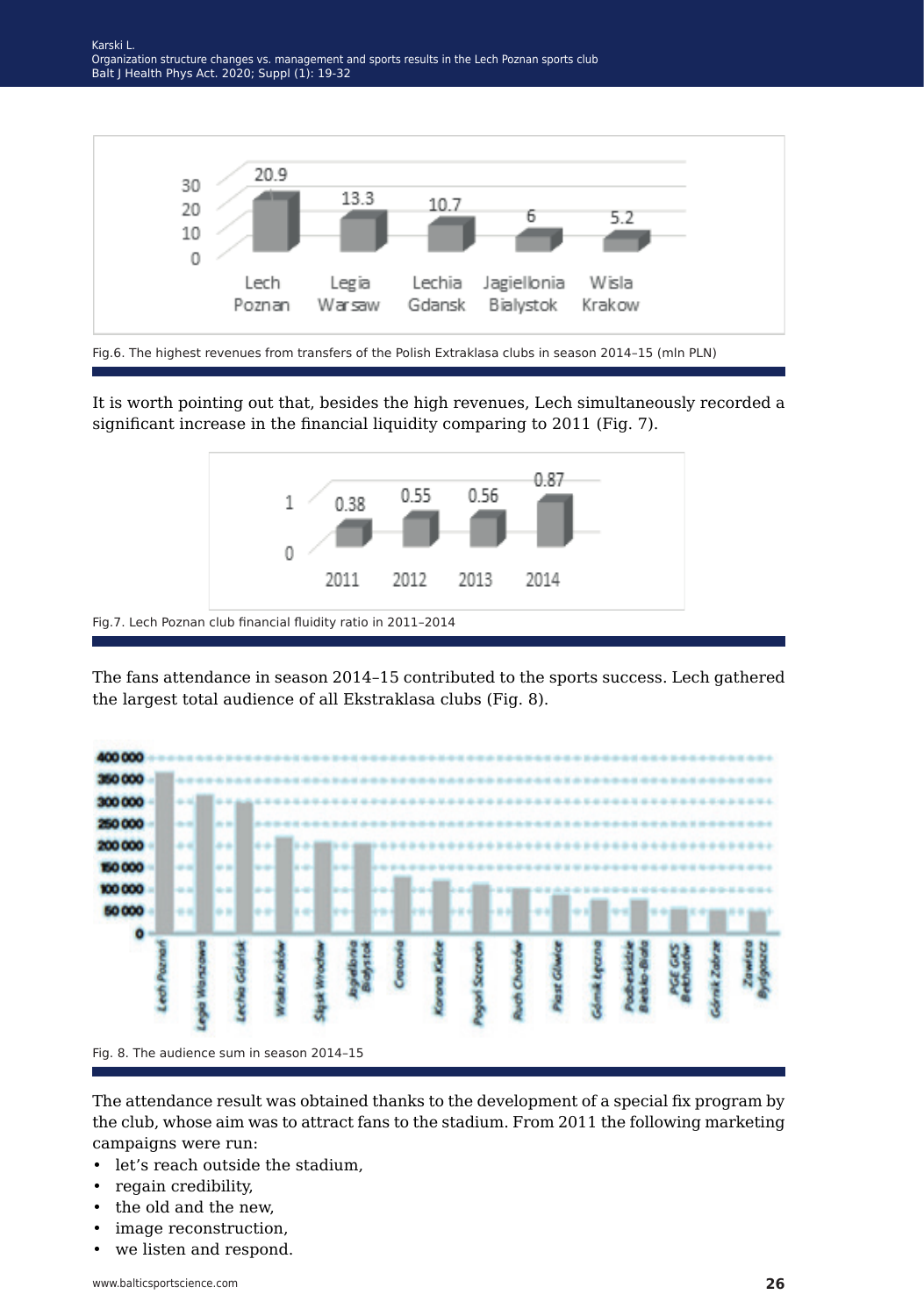All the above undertakings were met with positive feedback of the fans' community, thanks to which the attendance during matches played in Poznan between 2011 and 2015 significantly improved (Fig. 9).



Proportionally to the increase in the number of fans at the stadium, there was an increase in the likes on the official Facebook profile by almost 200 thousand users between 2011 and 2014. Good results, attractive games, the presence of fans at the stadium and on social media was reflected in sales of the Club products. The best example was an official Club T-shirt which sold in the number of 7,000 in the season of 2014–2015, which was 2,500 more than in the previous season. The increase is shown in Fig. 10.



Fig. 10. Number of the official Lech Poznan club T-shirts sold in 2011–2015

After the analysis of the changes in the organization structure, the second stage of the research was carried out. In 2016 a questionnaire among the present employees of the club was conducted. The survey provided an answer to the question about the atmosphere in the club after its transformation. 6 employees from different departments of the club were asked to give their opinions on the actions taken by the president in 2012–2014 (in Polish academic scale 1–6, where 1 indicated unsatisfactory, 6 excellent). The results of the survey are presented in Fig. 11.



Fig.11.The opinion of the Lech Poznan club employees about the club's President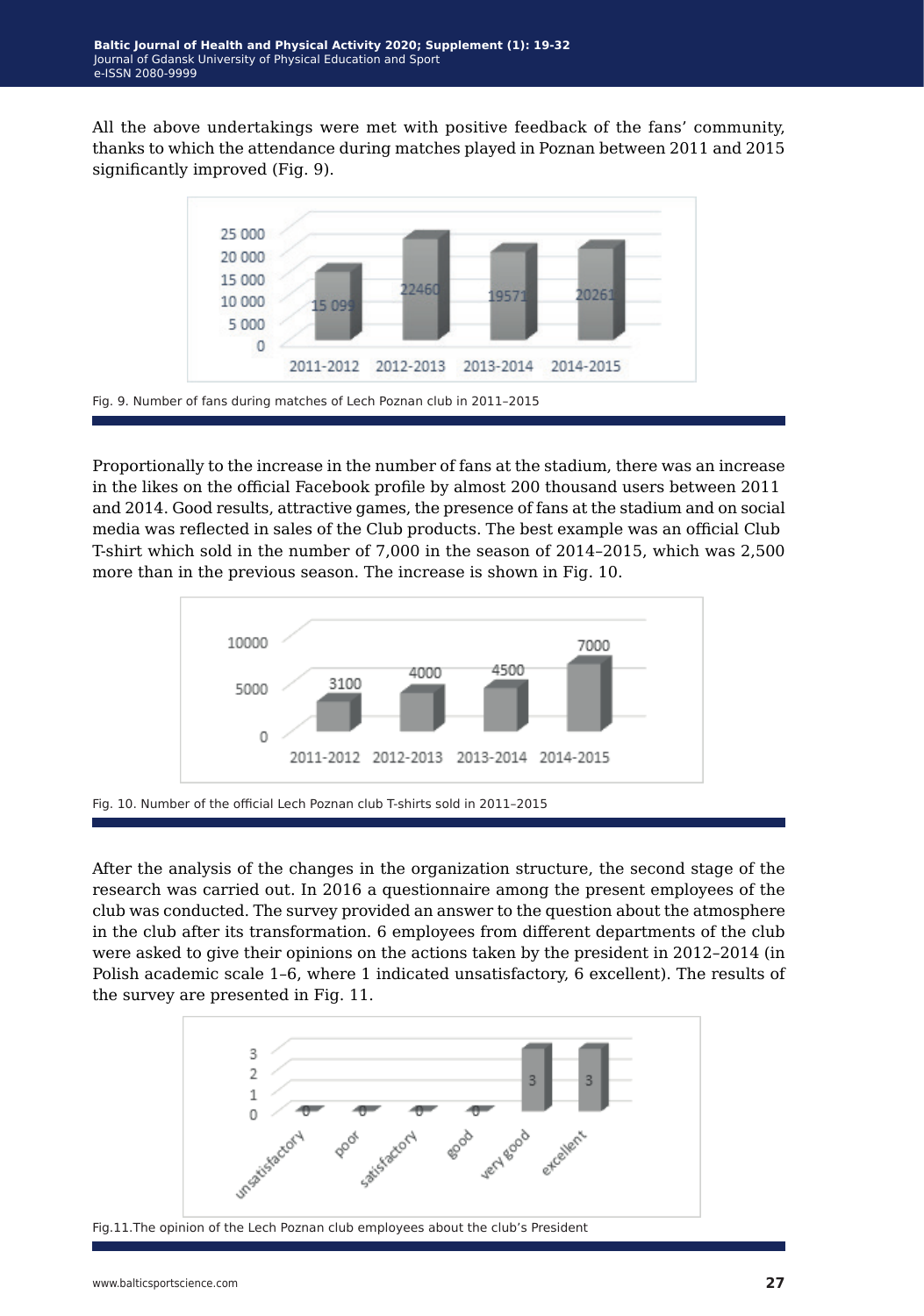As it is shown in the analysis, the president Karol Klimczak was rated as very good or excellent by every respondent.

Another question concerned the opinion on the competence of the coworkers in one's department (Fig. 12).



The last question referred to the level of satisfaction with the present job and to the promotion prospects in the club (Fig. 13).





Creating a positive atmosphere in the company is a process which can take time and which requires cash outlays and proper attitudes from the employees as well as the employers. However, the challenge is worth taking because it creates investment which results in the creation of a well-coordinated team that understands well and pursues common goals. The Lech Poznan club stands here as the best example of measurable advantages for the whole company and management progress.

The second stage of the survey was based on the study that was conducted in April 2016. The respondents voluntarily agreed to participate, had their fan cards and attended a minimum of 50% of Lech Poznan's home games in 2011–2014. The majority of them were men (Fig. 14) aged 30–35 (Fig. 15).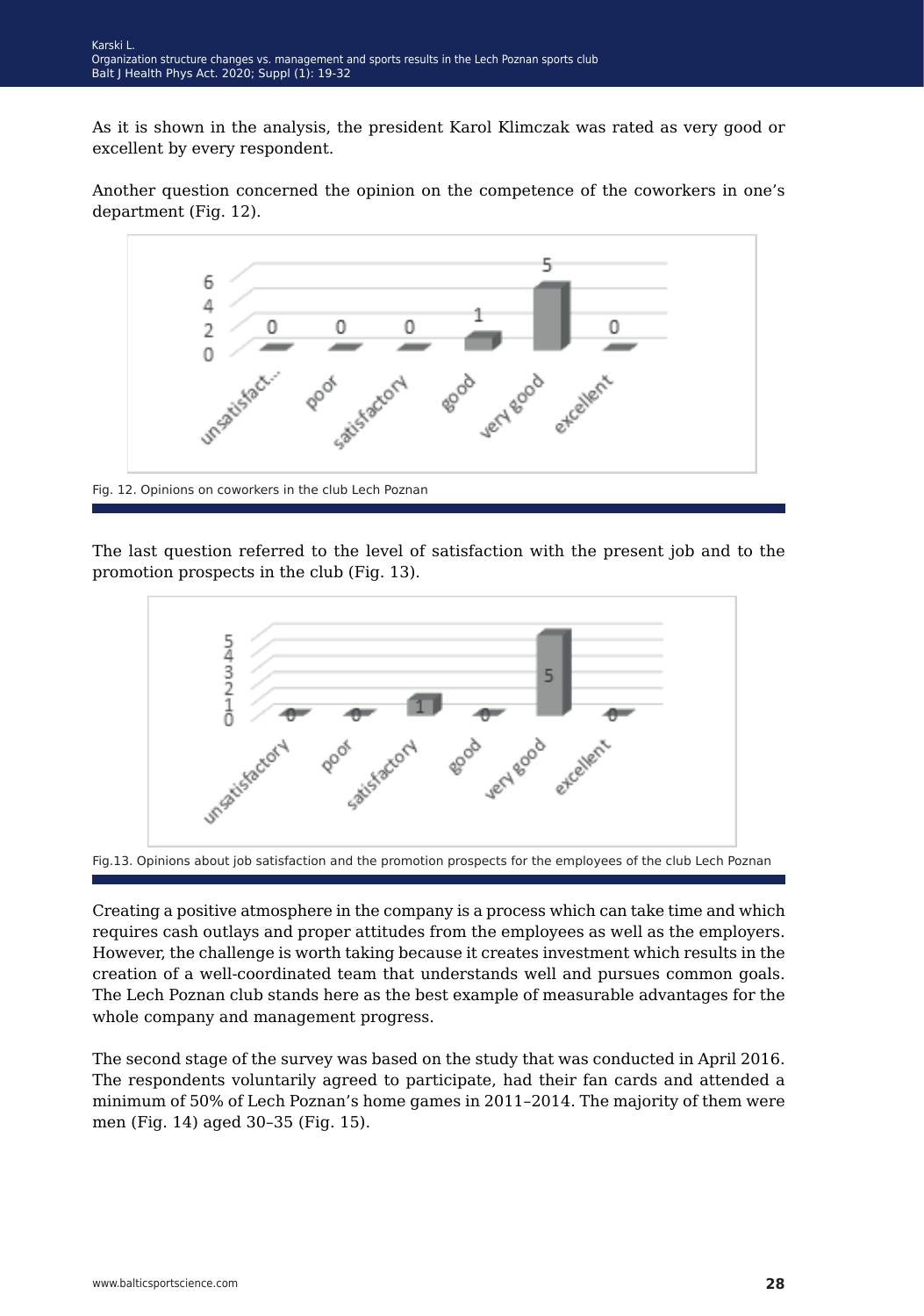

Fig.14. Attendees' gender



The 252 fans were asked the same question like employees about their opinion of the actions taken by the president in 2012–2014 (Polish academic scale 1–6. where 1 indicated unsatisfactory, 6 excellent). The results of the survey are presented in Fig. 16



Fig.16. Opinions of the club Lech Poznan fans about the club's President

The second question about their opinions on the changes in Club KKS Lech Poznan in 2011–2014 gave results which are presented in Fig. 17.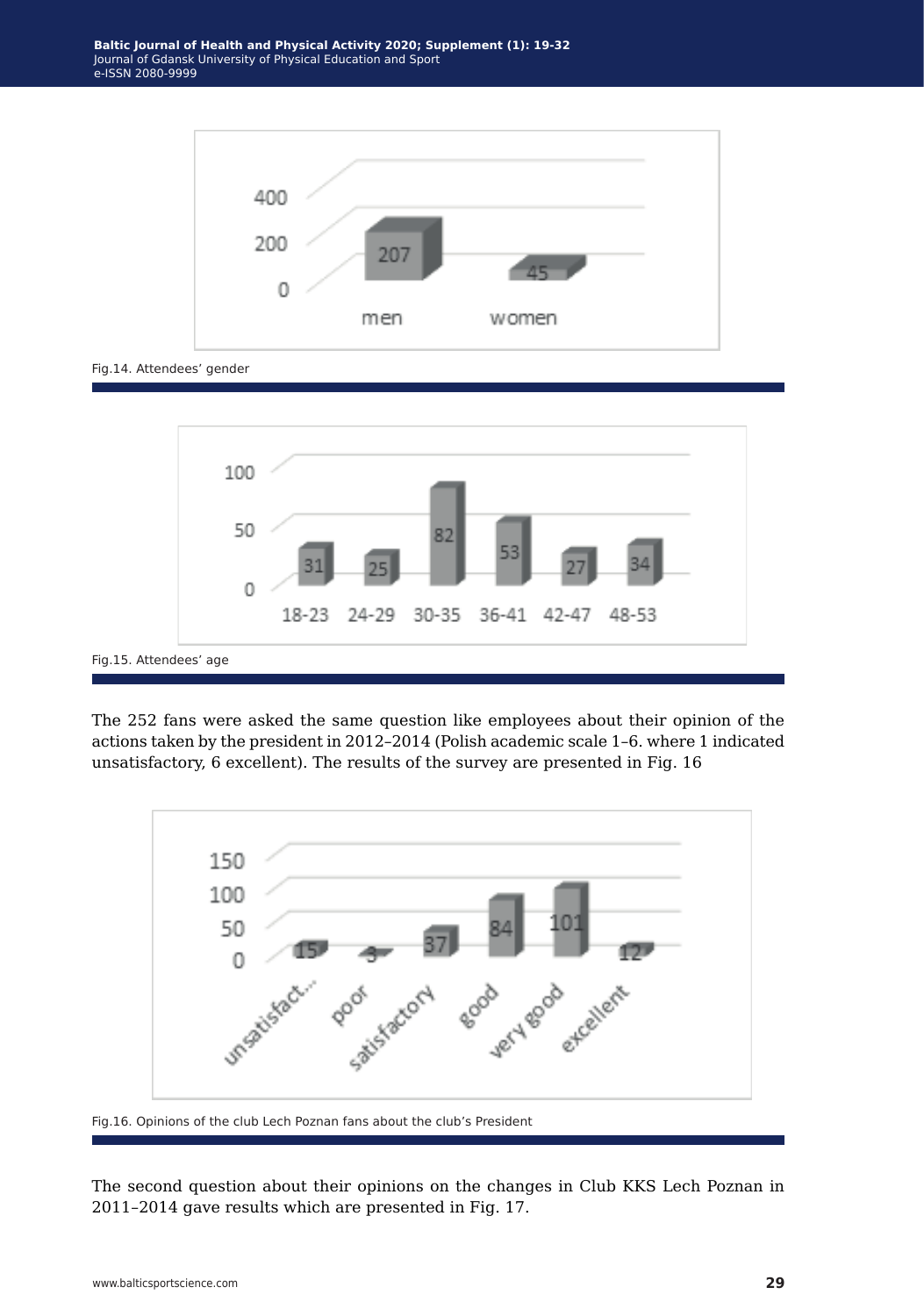

Fig.17. Opinions of Lech Poznan club's fans about changes in 2011–2014

As it can be seen from the second stage of the study both the activities of the Club's President and the implemented changes in 2011–2014 scored well or very well by the majority of fans. A fan is defined as a person who thinks, talks about and is knowledgeable about sports [12]. Every event (e.g. match) or information (e.g. about transfer) can trigger either very positive or negative emotions. This is an exclusive relationship between clientbrand, even with reference to the cult brands. The most important in the case discussed herein was that the transformations offered by the club were rated positively by the fans.

#### **discussion**

The decision about the changes in the particular structures were planned and profoundly thought over; therefore, the club is presently an organization which gathers specialists responsible for specific elements of activity and has high autonomy in their activities. It is very rare to carry out such a transformation in only a few years. In the club which was the subject of the research the main factor which reflected on the changes in the structures was appalling financial and sport results. Those results were such a mobilizing factor for the club authorities that in spite of the many difficulties and huge changes in the particular positions in the club, the set goal could be achieved. There was also a possibility of denying the thesis: sports clubs do not strive for the maximum profit [13].

Starting from 2012 the implemented division of duties was clear and understandable for everyone. The communication improved significantly and entirely new ideas appeared. From then on the club's management could effectively divide the tasks to every department. It was much easier than indicating the tasks individually to particular employees, as it was carried out even at the beginning of 2011.

There was a marked plan of the work for the nearest month, and afterwards every director passed the exact tasks to the members of his organization structure. Such construction of the structure also settled liability issues. By the end of the month every employee was obliged to prepare and present the report of his work, and the management – to present the general results of the whole department work. This system helped to get to know the weaker, less profitable sides of the club and to take them under higher consideration. It gave the immediate possibility to implement changes into the organization structure and to carry out the proper recruitment for a specific position. Introducing professionals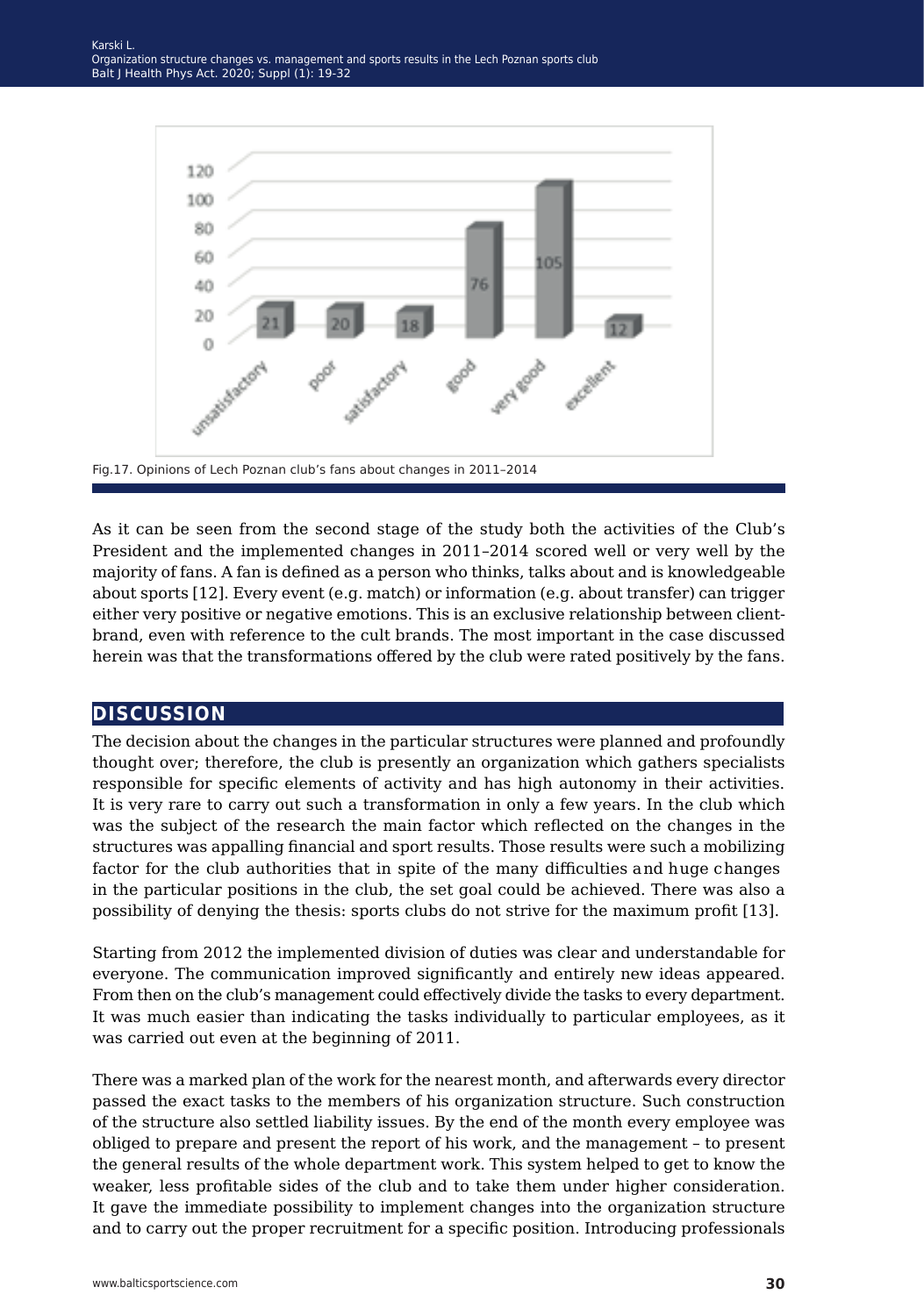with experience in management enabled dividing particular duties among workers of the lower levels of the structure.

After the transformation a questionnaire was carried out. It provided an answer to the question about the atmosphere in the club after the changes. The quality of the relations between people in the organization depends on the manager's personality and his style of managing. The fact that the development of sport organizations (from the economic and social aspects) is conditioned by the level of managers' education and their innovative knowledge can be established if we take into account other study results by a number of authors working in the same field [14].

### **conclusions**

Nowadays sport clubs more often than ever face the challenge of finding the most effective solution for the sport and commercial success. The carried out research shows that the football club Lech Poznan underwent transformation in last years which is adequate to the modern trends in the sport club management.

In the analysis of the achieved results there were no points which could have a negative influence on the club's functioning. During the process of the research with the club employees a positive energy and a huge commitment to work was visible. At the same time, the club employees have great autonomy in their work, their tasks depend on the actual set goal and their work is dedicated to this goal. Success of those actions is verified based on the results of the end of season 2014–15. It showed the validity of the changes taking place in 2011–14.

To succeed in sports and financial areas, one should constantly strive to develop and maintain an optimal organizational structure. In subsequent years, Lech Poznan was unable to retain experienced managers and be content with worked out assumptions. Currently, a football club must be a well-functioning enterprise, and the lack of continuation of the adopted strategy after 2015 has resulted in failures in the sports arena in the following years.

### **references**

- [1] Jedel J, Kędzior M, Kopczyk R, Lubomańska-Palarczyk M, Moska W, Schwarz M, Zawadzki J. Rynek sportu. Zakres problematyki. [Sport Market. Range of Issues] Gdańsk: Wydawnictwo Uczelniane Akademii Wychowania Fizycznego i Sportu; 2015. Polish.
- [2] Howieson B, Morrow S. The new business of football: a study of current and aspirant football club managers. J Sport Management. 2014;28:515-528. <https://doi.org/10.1123/jsm.2013-0134>
- [3] Krisztina A, Zsolt H. New business strategies of football clubs. Scientific Papers. 2015;1-2;67-74. [https://doi.](https://doi.org/10.19041/APSTRACT/2015/1-2/13 ) [org/10.19041/APSTRACT/2015/1-2/13](https://doi.org/10.19041/APSTRACT/2015/1-2/13 )
- [4] Georgievski B, Labadze L, Aboelsoud ME. Comparative advantage as a success factor in football clubs: Evidence from the English Premier League (EPL). J Human Sport Exerc. 2018;14(2):292-314. [https://doi.org/10.14198/](https://doi.org/10.14198/jhse.2019.142.04 ) [jhse.2019.142.04](https://doi.org/10.14198/jhse.2019.142.04 )
- [5] Enderson T, Millington S. 'This is Our City': Branding football and local embeddedness. Global Networks. 2008;8:172- 193. <https://doi.org/10.1111/j.1471-0374.2008.00190.x>
- [6] Cieslikowski K, Grzeganek-Więcek B, Hadzik A, Kantyka J. Anatomia organizacji sportowych i turystycznych. [Anatomy of sporting and tourist organizations]. Katowice: AWF. 2014. Polish.
- [7] Egilsson B. Supply chain management practice in professional football clubs: a european perspective. SIG Managing sport General Track. 2017. <https://doi.org/10.4324/9781351262804-26>
- [8] Samur S. Organization design in football management process. J Hum Mov Sport Sci. 2018;6(2):38-46. [https://doi.](https://doi.org/10.13189/saj.2018.060203) [org/10.13189/saj.2018.060203](https://doi.org/10.13189/saj.2018.060203)
- [9] Moisescu P, Moisescu F. Sports organization management: between constraints and objectives. Procedia Social and Behavioral Sciences. 2013;81:95-99.<https://doi.org/10.1016/j.sbspro.2013.06.394>
- [10] Gomez S, Opazo M, Marti C. Structural characteristics of sport organizations: main trends in the academic discussion. SSRN Electronic Journal. 2008;730. <https://doi.org/10.2139/ssrn.1116226>
- [11] Sznajder A. Marketing sportu [Sport Marketing] Warszawa: Polskie Wydawnictwo Ekonomiczne; 2008. Polish.